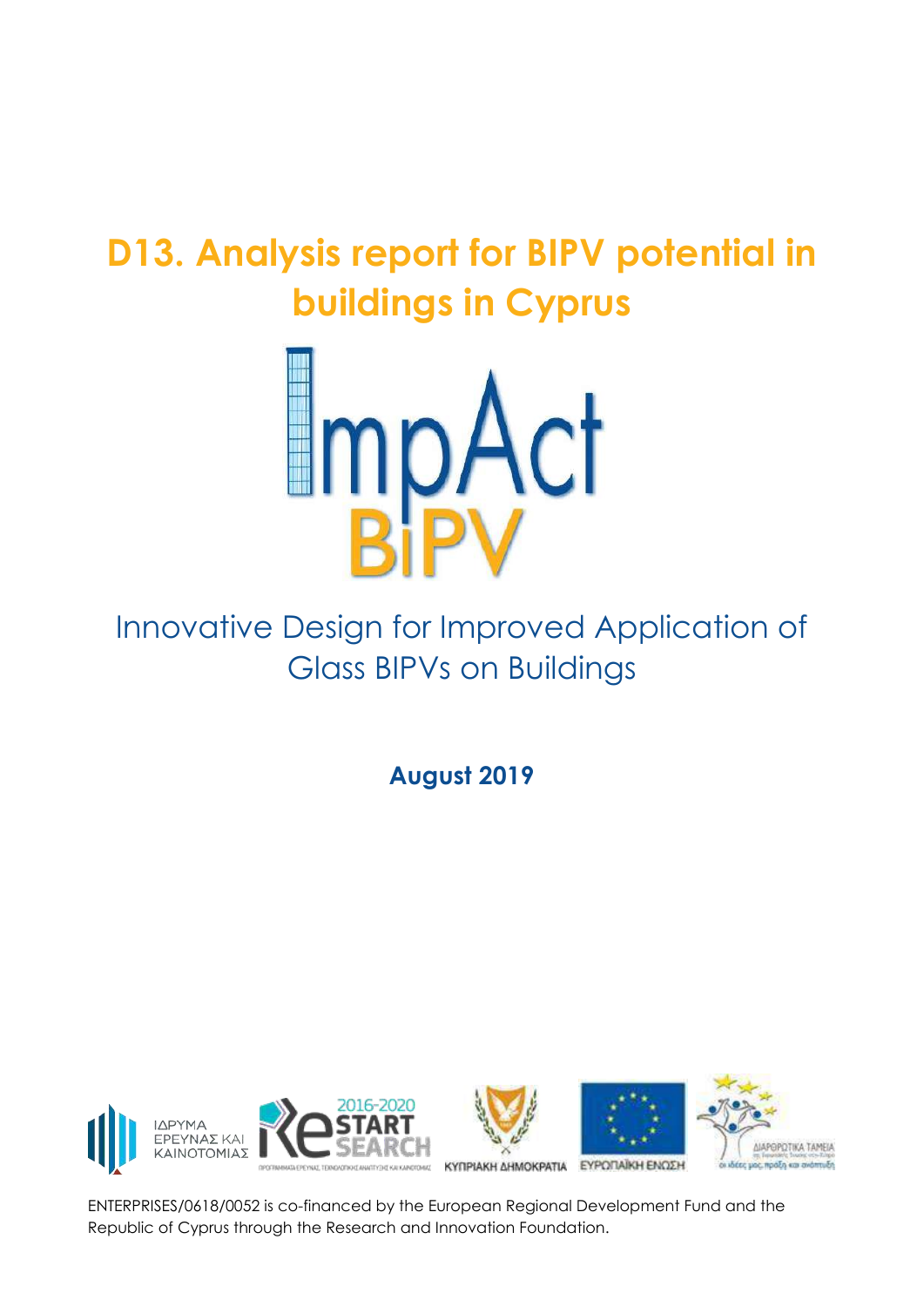

#### **Deliverable author:** Yerasimos Yerasimou

**Contributors:** All ImpAct-BIPV Partners

| Due date               | 31.08.19 |
|------------------------|----------|
| <b>Submission date</b> | 28.02.20 |

#### **Review history**

#### **Review type Offline**

| <b>Version</b> | <b>Date</b> | Reviewer/s                    |
|----------------|-------------|-------------------------------|
| v.1.0          | 4/11/2019   | Maria Hadjipanayi, UCY        |
| v.l.l          | 7/11/2019   | Konstantina Ioannou, DT       |
| v.2.0          | 10/12/2019  | Konstantina Ioannou, DT       |
| V.2.1          | 27/01/2020  | Konstantina Ioannou, DT       |
|                |             | Constantina Stavrou, K-ENERGY |
| Final          | 4/02/2020   | Konstantina Ioannou, DT       |
|                |             | Eliza Loucaidou, DT           |

#### **Dissemination level**

| PU        | Public.                                                                 |  |
|-----------|-------------------------------------------------------------------------|--|
| <b>RE</b> | Restricted to a group specified by the<br>Consortium                    |  |
| CO        | Confidential, only for members of the<br>consortium (including the RIF) |  |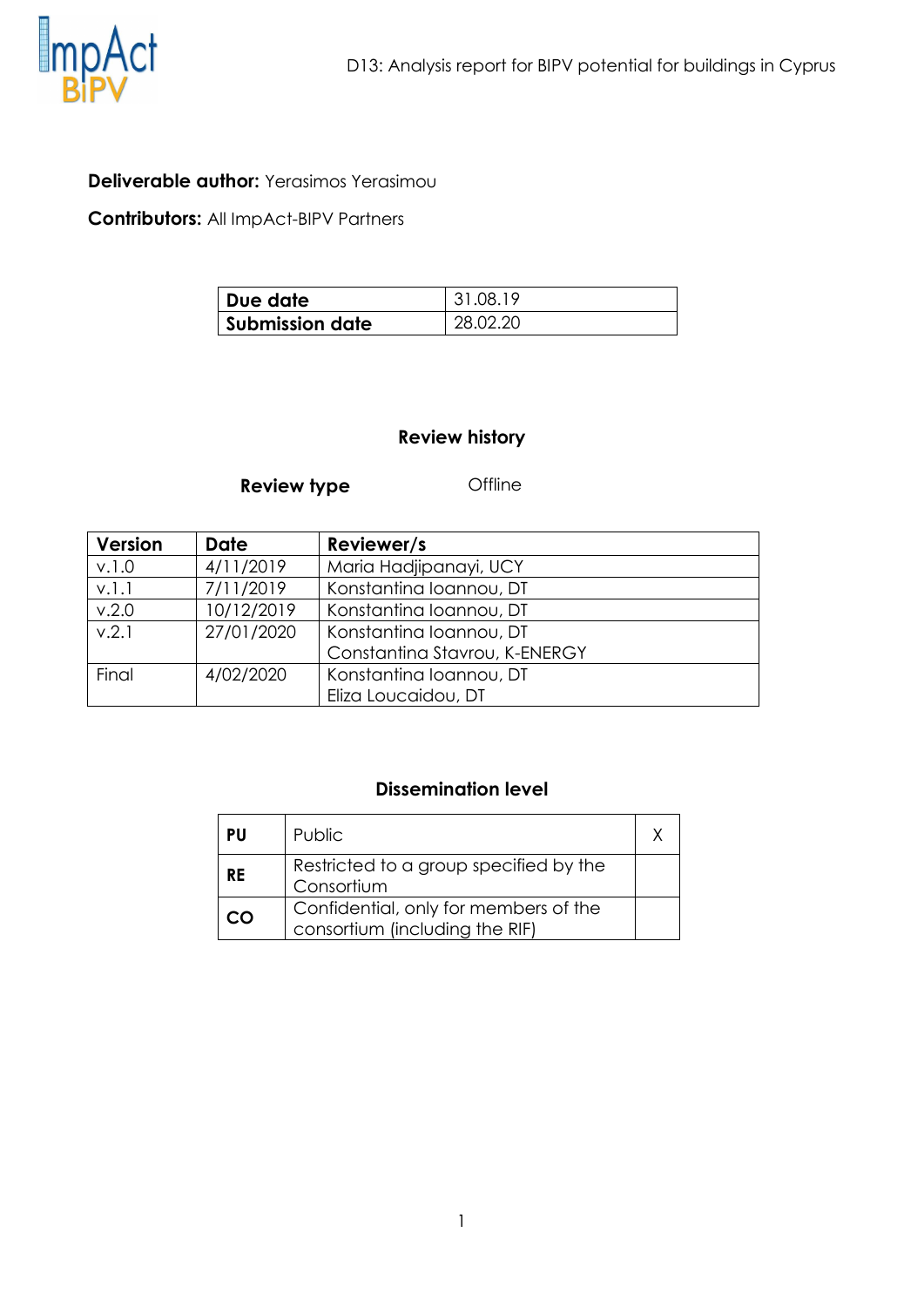

# **Copyright**

@ Copyright 2019-2021 The ImpAct-BIPV Consortium

Consisting of

| Coordinator: K-Energy |                                                                            | Cyprus |
|-----------------------|----------------------------------------------------------------------------|--------|
| Partners:             | FOSS Research Centre for Sustainable Energy,<br>University of Cyprus (UCY) | Cyprus |
|                       | Deloitte Limited                                                           | Cyprus |

**This document may not be copied, reproduced, or modified in whole or in part for any purpose without written permission from the ImpAct-BIPV Consortium. In addition to such written permission to copy, reproduce, or modify this document in whole or part, an acknowledgment of the authors of the document and all applicable portions of the copyright notice must be clearly referenced.**

All rights reserved.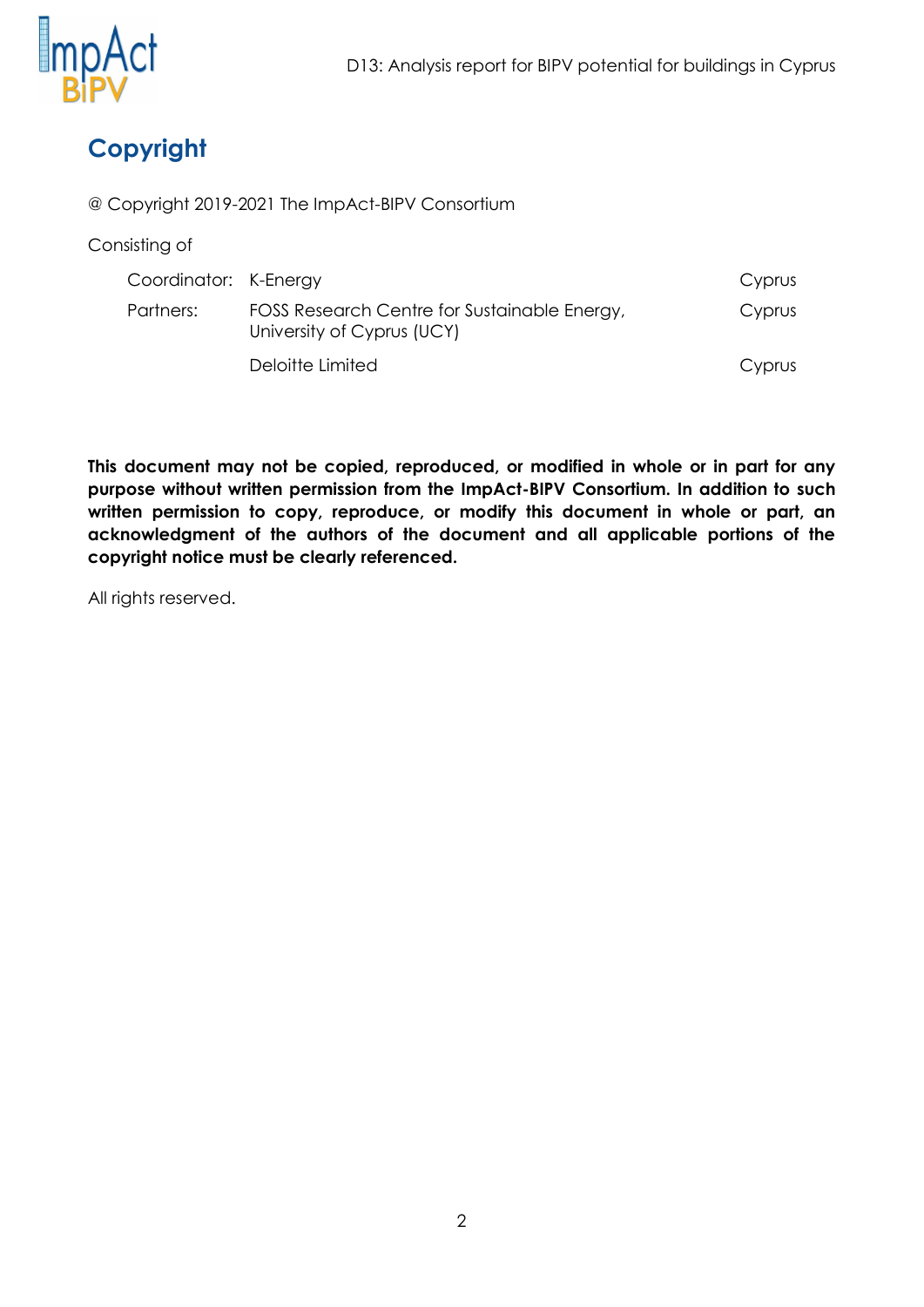

# **Contents**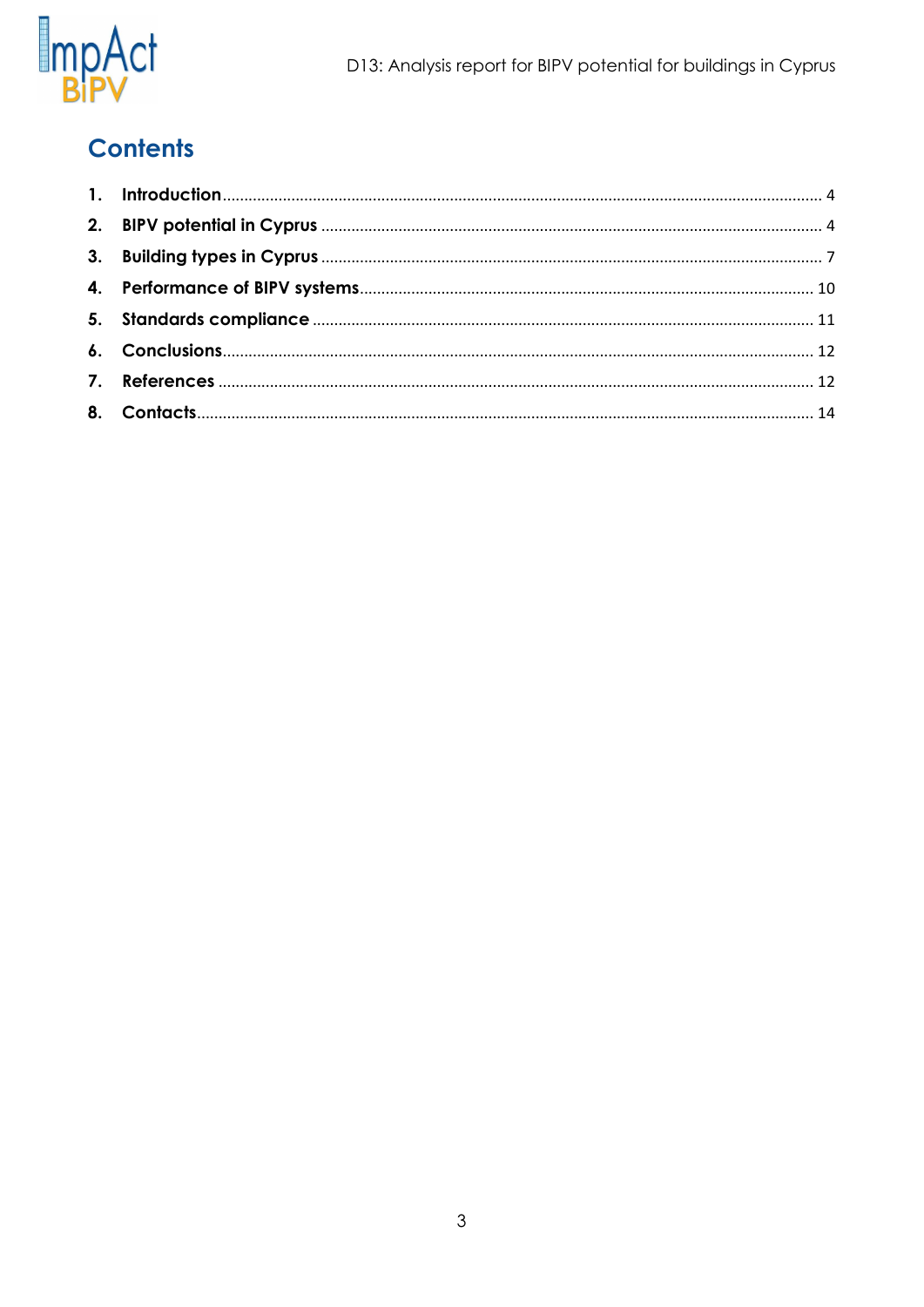

# <span id="page-4-0"></span>**1. Introduction**

Buildings account for 40% of global energy consumption and are therefore a large source for CO<sub>2</sub> emissions [1]. The European Union (EU) initiative towards minimization of the dependence on fossil fuels and other conventional energy sources requires that new buildings have very high energy performance. According to Energy Performance of Building Directive (EPBD) and as shown in the timeline for NZEBs implementation in Figure 1, all new public and private buildings become nearly zero–energy buildings (NZEBs) by the end of 2018 and 2020, respectively [3]. Consequently, the energy requirements of each building should be covered by renewable sources, such as photovoltaic (PV) solar energy.



2010 2011 2012 2013 2014 2015 2016 2017 2018 2019 2020 2021

Figure 1: Timeline for NZEBs implementation [3].

Photovoltaic panels are often installed on the roof of the building due to the ease of installation and advantageous positioning toward the sun; both azimuth and elevation angles. Nonetheless, the available area on the rooftop of the building is often restricted by other subsystems and facilities. In addition, the energy demand is increased with respect to the size of the building (height), with the area of the roof remaining constant. Façade areas on the other hand, increase proportionally to the building height and are therefore valuable areas to exploit, by integrating PV cells on them.

Firstly, the aim of this report is to define the problem as to the specific need for building integrated photovoltaics (BIPV)to be implemented in specific building types in Cyprus e.g. to satisfy criteria for NZEBs in Cyprus or to combine energy efficiency and new trends in building envelope aesthetics in retrofitting cases of existing buildings. Following this, the potential for BIPV, including the criteria, conditions, and restrictions that may take place in buildings in Cyprus has been analysed. Different type of buildings existing in Cyprus were reviewed in terms of needs, available space, and envelope (façade, balconies, windows, atria, etc.) retrofitting possibilities together with possible specific applications of BIPV. In this task, the energy yield from BIPV systems in specific applications in buildings has been analysed as well in order to derive the best-case scenarios for BIPV systems in specific building types.

### <span id="page-4-1"></span>**2. BIPV potential in Cyprus**

Nowadays in Cyprus, there is an ever–increasing trend in constructing multi–storey (greater than 10 floors) buildings [2]. Currently, there are over 80 pending applications for construction licenses of multi–storey buildings across the country. The integration of BIPV systems to the building envelope is a promising technology for meeting the EU regulations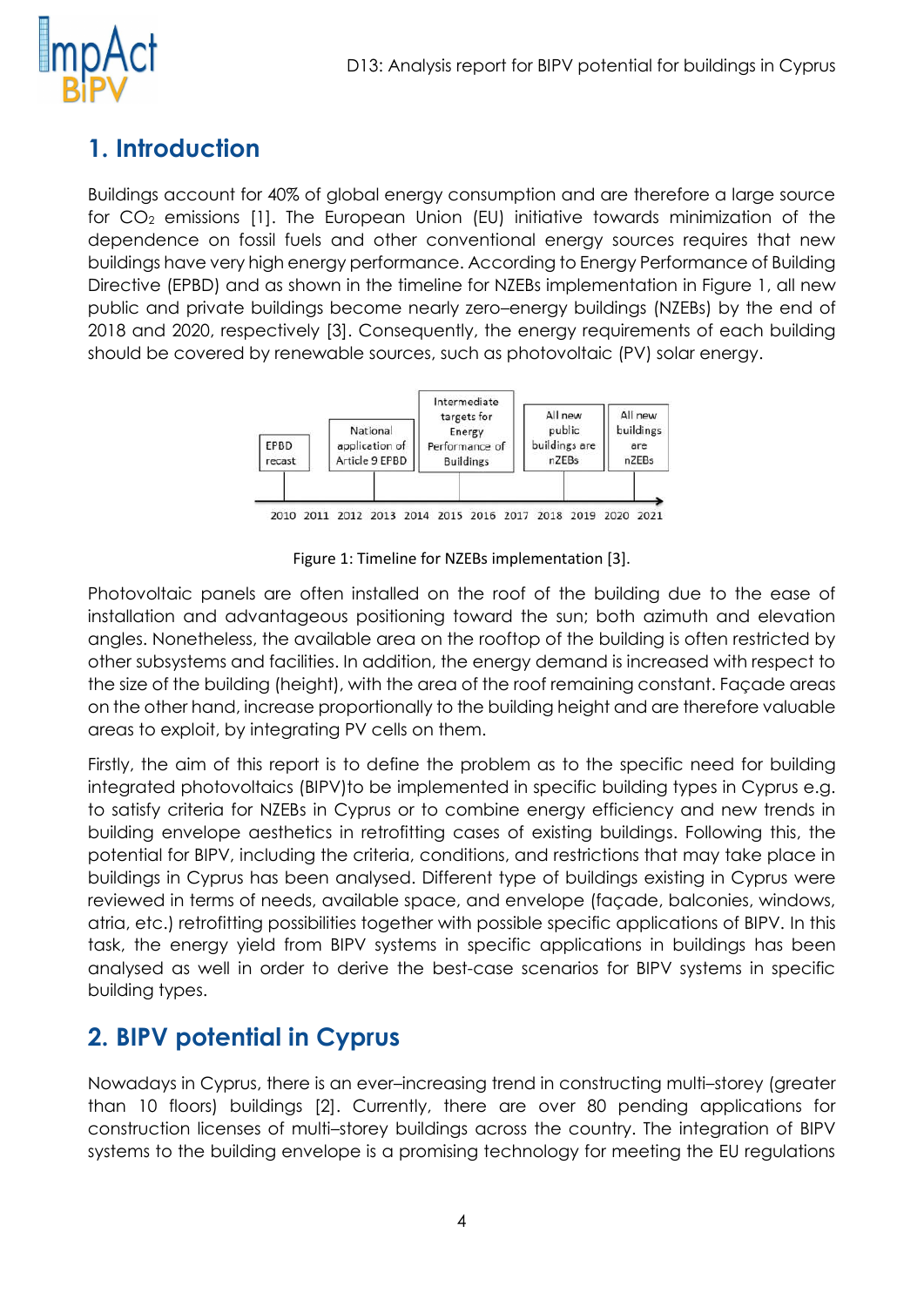![](_page_5_Picture_1.jpeg)

regarding NZEBs thus minimizing the dependence on fossil fuels and other conventional energy sources and increasing the penetration of renewable energy sources in the energy grid. Due to the NZEB directive towards on-site renewable energy sources and the limited available space on rooftops, the implementation of BIPVs becomes an attractive solution for multi-storey buildings. For these reasons, the use of BIPV could lead to the development of a potentially new market, aiming at fulfilling the energy requirements and restrictions.

In general, the minimum requirements and technical characteristics that must be met by NZEBs, as indicated in RAA/2014 are as follows:

- 1. Energy efficiency class A in the energy performance certificate of a building.
- 2. Maximum primary energy consumption in residential buildings of 100 kWh/m<sup>2</sup> .
- 3. Maximum primary energy consumption in non-residential buildings of 125 kWh/m<sup>2</sup> .
- 4. Maximum energy demand for heating for residential buildings of 15 kWh/m<sup>2</sup>.
- 5. At least 25% of total primary energy consumption comes from renewable energy sources.
- 6. Maximum mean U value for walls and load carrying elements, which are part of the building envelope of 0.4 W/m2K.
- 7. Maximum mean U value for horizontal building elements and ceilings, which are part of the building envelope of 0.4 W/m2K.
- 8. Maximum mean U value for door and window frames (excluding shop windows), which are part of the building envelope of 2.25 W/m<sup>2</sup>K.
- 9. Maximum mean installed lighting power for office buildings of 10 W/m<sup>2</sup> .

Nonetheless, according to the Commission Recommendation with respect to the Guidelines for NZEBs promotion, the recommended values for the Mediterranean region are as follows [4]:

- Single-family house:  $0 -15$  kWh/m<sup>2</sup> of net primary energy with  $50 65$  kWh/m<sup>2</sup> of primary energy use covered by 50 kWh/m<sup>2</sup> of local renewable sources.
- Office:  $20 30$  kWh/m<sup>2</sup> of net primary energy with  $80 90$  kWh/m<sup>2</sup> of primary energy use covered by 60 kWh/m2 of local renewable sources.

Therefore, BIPVs have an important role for the integration of on–site renewable energy sources, which is essential for fulfilling the NZEB guidelines. Several considerations should be taken into account for BIPVs integration during the design and implementation stages, including the performance of the BIPV element as a building component, the electrical performance of the BIPV system with respect to the building needs, and the long-term reliability and operation of the BIPV components.

Cyprus relies heavily on fossil fuel and is the first among the EU countries on conventional energy sources dependence [5]. Thus, the integration of BIPV elements should not be limited only to new buildings. Instead, existing buildings should also be candidates for BIPV utilisation. Although some BIPV applications, such as PV skylights, require planning and/or heavily modifying the structure of the building, others, including rainscreen and ventilated façades, could be easily retrofitted to the building envelope. Thus, the building benefits by having local energy generation and by increasing its thermal insulation through the added façades on its surfaces.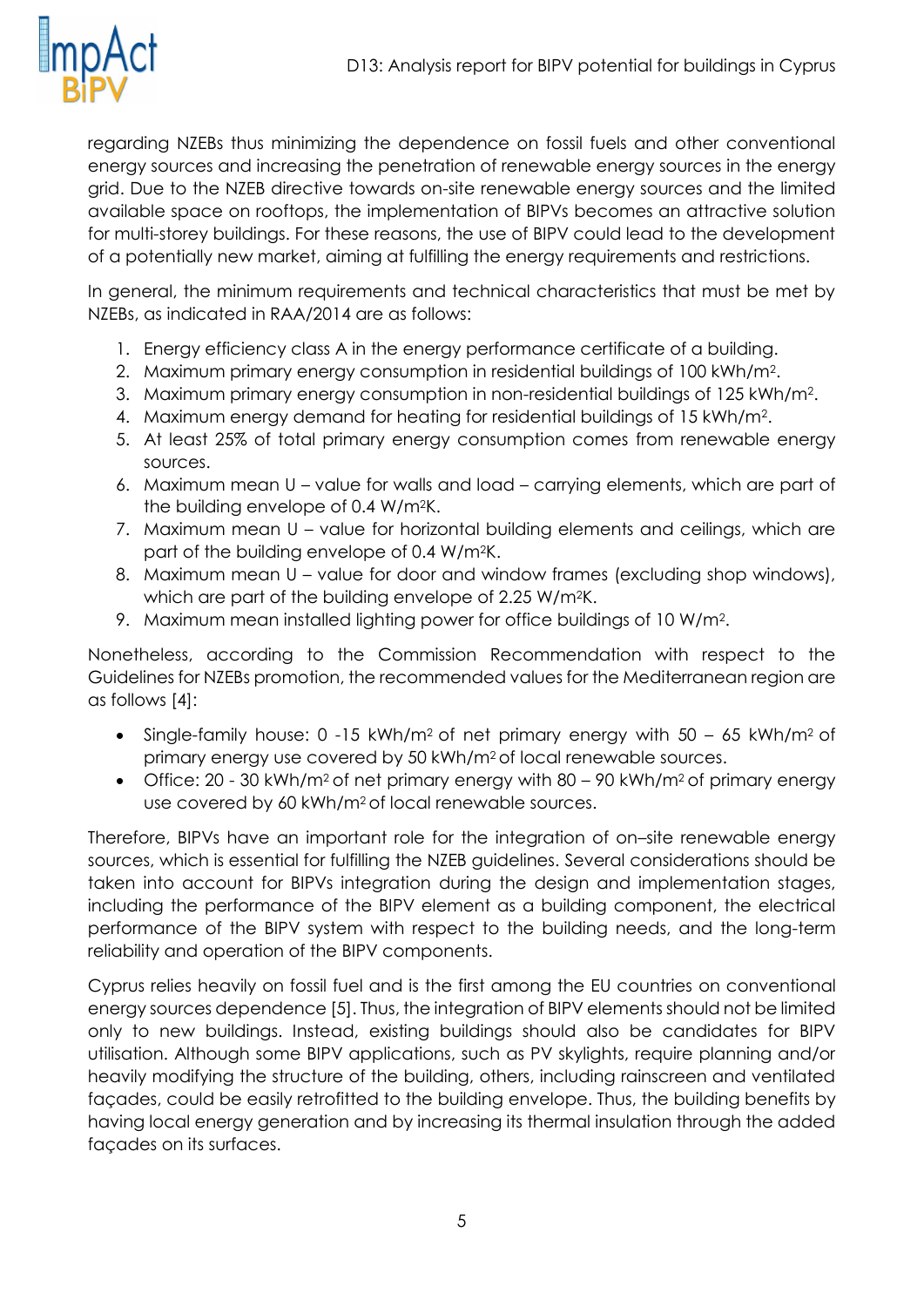![](_page_6_Picture_1.jpeg)

Despite that the majority of BIPVs mentioned in the literature are applied to new buildings, about one – third of the study cases focus on retrofit applications [6], as several barriers exist in the adoption of BIPVs for retrofit applications. From the technical perspective, issues such as the need for bespoke PV elements that can installed on the existing structural elements and the architectural integration of the PV elements to the existing building design should be tackled before BIPVs become widely acceptable. Nonetheless, the integration of PV elements on existing buildings in Cyprus and their wider adoption is equally important as on new buildings, since the majority of available buildings and households already exists.

The performance of the BIPV elements as building components covers a wide range of specifications that the BIPVs need to comply with, before they can be installed on the building envelope. Firstly, it is required that the BIPV elements can provide mechanical resistance and stability, and can withstand various loads or impacts. The specifications are subject to the geographical location of the installation, as well as the type of building element it substitutes. Moreover, BIPV components should provide air and water tightness in the case they are utilised as skylights or curtain walls. In addition, they should ensure noise insulation and fire resistance. In addition, the thermal comfort and energy conservation should be achieved through the materials used for the BIPVs. Finally, they should withstand extreme weather conditions.

The building's energy requirements should also be considered during the design phase of the BIPV system. From a financial point of view, the main objective when installing a BIPV system is to cover the building energy demand through the collected energy rather than buying solely from the grid. The dependence on the grid could be further reduced by combining the BIPV system with an energy storage system. The power capacity of the system, should therefore be selected based on the requirements of the building.

Finally, the long-term reliability and optimal operation of the BIPV system is of utmost importance. PV modules used in building – applied photovovoltaic (BAPV) systems are usually expected to have a lifespan of 25 years. For BIPVs, however, the component is expected to fulfil all the requirements both as a building structural element and a power generation device throughout the lifetime of the building. In the case where one of its functions does not operate as expected, the component should be replaced. Another aspect that should be considered is the ease of maintenance for the BIPV components, including dust cleaning and replacement in case of a failure.

Due to the increasing trend in the development of multi-storey buildings in Cyprus, a potentially new market could be developed aiming at fulfilling the energy requirements and restrictions for the integration of BIPV systems to new and existing buildings and meeting the EU regulations regarding NZEBs. Several barriers exist and should be taken into account for the wider adoption of the BIPV elements as building components. The performance of the BIPV systems, the building's energy requirements and the long-term reliability and optimal operation of the BIPV systems cover a wide range of specifications and aspects that the BIPVs need to comply with, before they can be installed on the building envelope.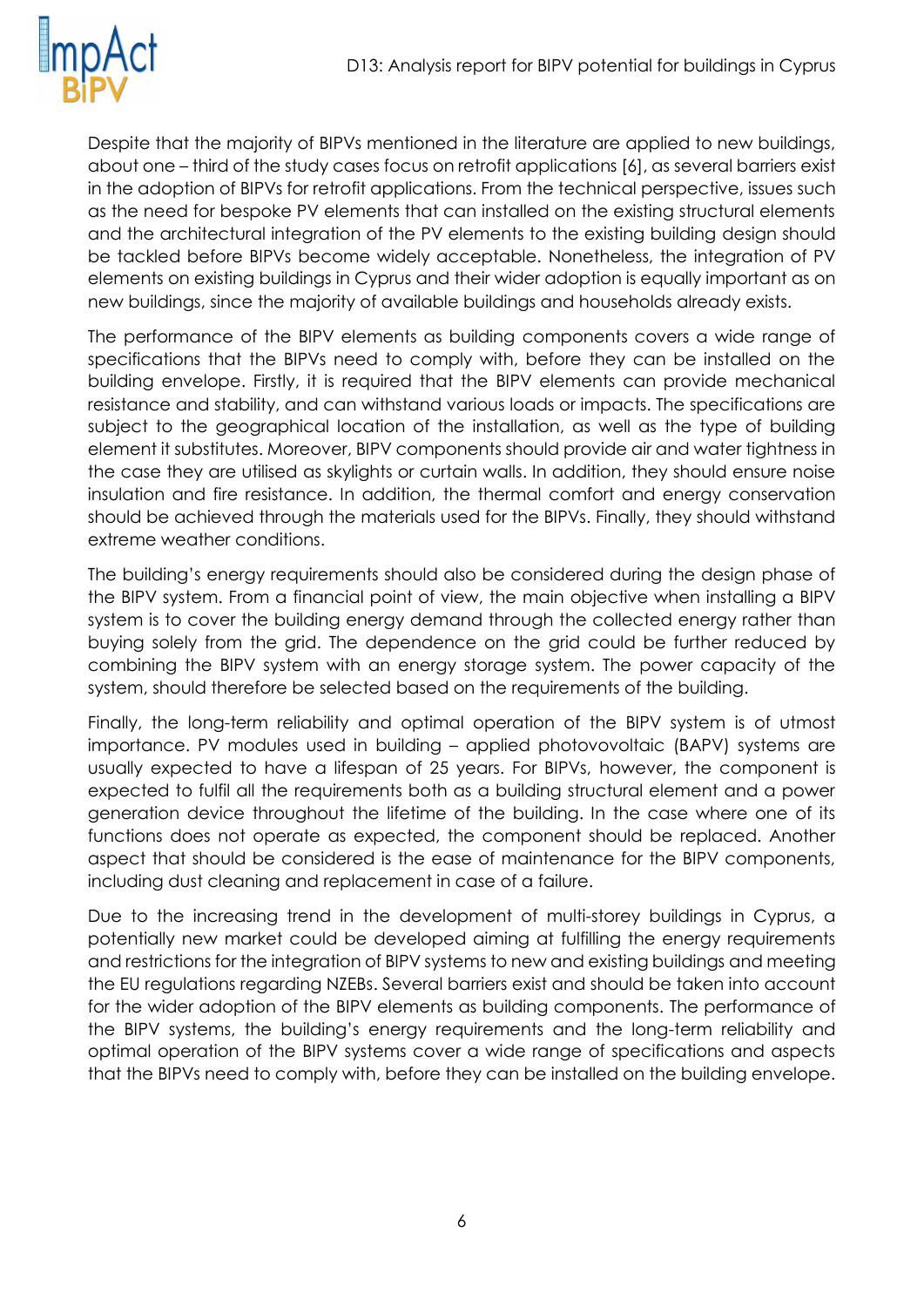![](_page_7_Picture_1.jpeg)

# <span id="page-7-0"></span>**3. Building types in Cyprus**

Buildings can be split in two main categories; residential and non – residential. [Figure 2](#page-7-1) presents an overview of the building permits share in Cyprus [7]. As shown, the majority of building permits in Cyprus are residential. Buildings that can be classified as residential may include a single-family house, duplex, a flat that is part of an apartment block and terraced family house. Non-residential buildings include office, retail and industrial buildings.

![](_page_7_Figure_4.jpeg)

*Figure 2: Building permit share in Cyprus [7]*

<span id="page-7-1"></span>Typical examples of the different types of buildings available in Cyprus are presented in Table I, where their various features, such as the indoor area, window ratio and energy performance are presented for each building type [8]. The parameters for both new and existing buildings are considered in Table I.

| <b>Building type</b>   | <b>Condition</b> | Surface/<br><b>Volume</b> | Window<br>ratio $(\%)$ | Area<br>(m <sup>2</sup> ) | <b>Average energy</b><br>(kWh/m <sup>2</sup> ) |
|------------------------|------------------|---------------------------|------------------------|---------------------------|------------------------------------------------|
| 1. Single family house |                  | 0.36                      | 8.82                   | 194                       | 666                                            |
| 2. Single family house |                  | 0.36                      | 12                     | 195                       | 321                                            |
| 3. Apartment block     |                  | 0.17                      | 14.83                  | 519                       | 402.5                                          |
| 4. Apartment block     | Existing         | 0.11                      | 14.04                  | 826                       | 439                                            |
| 5. Office building     |                  | 0.33                      | 21.19                  | 1448                      | 537                                            |
| 6. Retail building     |                  | 0.29                      | 17.81                  | 412                       | 822                                            |
| 7. Single family house |                  | 0.33                      | 13.6                   | 176                       | 479                                            |
| 8. One bedroom apt     |                  | 0.34                      | 21.85                  | 46                        | 521/363/664                                    |
| 9. Two bedroom apt     | <b>New</b>       | 0.34                      | 12.65                  | 88                        | 507/351/6351                                   |
| 10. Three bedroom apt  |                  | 0.35                      | 16.28                  | 103                       | 497/354/6171                                   |
| 11. Office building    |                  | 0.29                      | 27.2                   | 2515                      | 402.7                                          |

#### **Table I: Comparison of building types [8]**

<sup>1</sup> The values shown in Table I for the average energy performance is for 1st floor, inbetween floors, and top floor.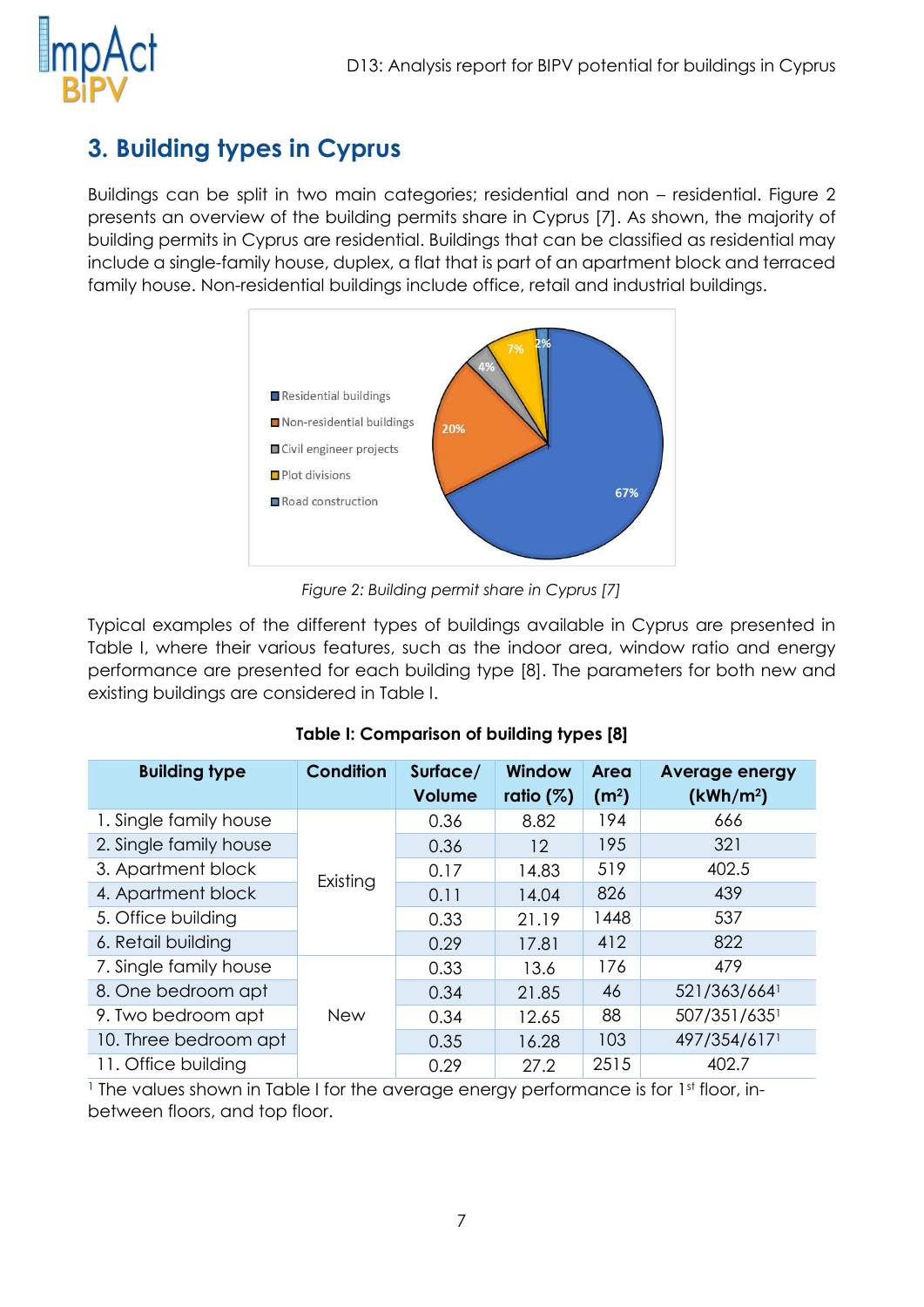![](_page_8_Picture_1.jpeg)

The average energy performance of the buildings depends on many parameters, such as the type of glazing, the efficiency class of the electrical loads installed within the building, and the insulation properties of the building's surfaces. Nonetheless, as shown in Table I, even new buildings that are built using advanced materials that own high thermal insulation properties and are equipped with energy class – A electrical appliances have substantial energy requirements. Therefore, there is a need for on – site renewable energy, in order to reduce the reliance on fossil fuel.

Also observed in Table I, large buildings, such as office and retail buildings, have the largest window ratio. Thus, they offer the greatest opportunity for BIPV integration on the building windows. Moreover, the largest wall surface for all the example office and retail buildings faces the South, which is also important for integrating rainscreen and ventilated façades in the building envelope.

The integration of PV elements on the envelope of the building can have numerous benefits for buildings in Cyprus. Firstly, there is large amount of solar resource available in Cyprus. Hence, its exploitation will result in reduction of the electricity cost. Also, savings in material can be achieved through the use of BIPV elements; especially for new buildings. That is because the BIPV elements can serve both for generating electricity and a substitute to conventional building materials. However, one of the biggest challenges in the BIPV market is their promotion, so that people consider them a viable option. For that reason, a great effort is put into transforming BIPV components to aesthetically pleasing elements that are widely accepted.

In Cyprus the solar irradiation is about 2000 kWh/m2/year, therefore, the maximum generated energy for monocrystalline is around 400 kWh/m2/year, whereas for thin – film is around 300 kWh/m2/year, by assuming cell efficiencies of 20% and 15%, respectively and that the PVs are positioned optimally. [Figure 3](#page-9-0) shows the percentage of the incident solar radiation for different surfaces. As observed, for south – facing surfaces, the maximum solar irradiation is 70% of the maximum available, whereas for east and west – facing surface the maximum available solar irradiation is 50%. Therefore, installing monocrystalline PV modules on a south – facing vertical wall would yield a total of 280 kWh/m2/year while on an east and west – facing vertical wall the PV module would yield 200 kWh/m2/year. Similarly, a thin – film PV module on a south – facing vertical wall would yield a total of 210 kWh/m2/year while on an east and west – facing vertical wall the PV module would yield 150 kWh/m2/year. Finally, considering the selection of flat – mounted BIPV roofs, a total energy of 360 kWh/m2/year for monocrystalline and 270 kWh/m2/year for thin – film can be achieved. These are the absolute maximum energy values for each building surface for the given cell efficiencies and by assuming that no shading exists.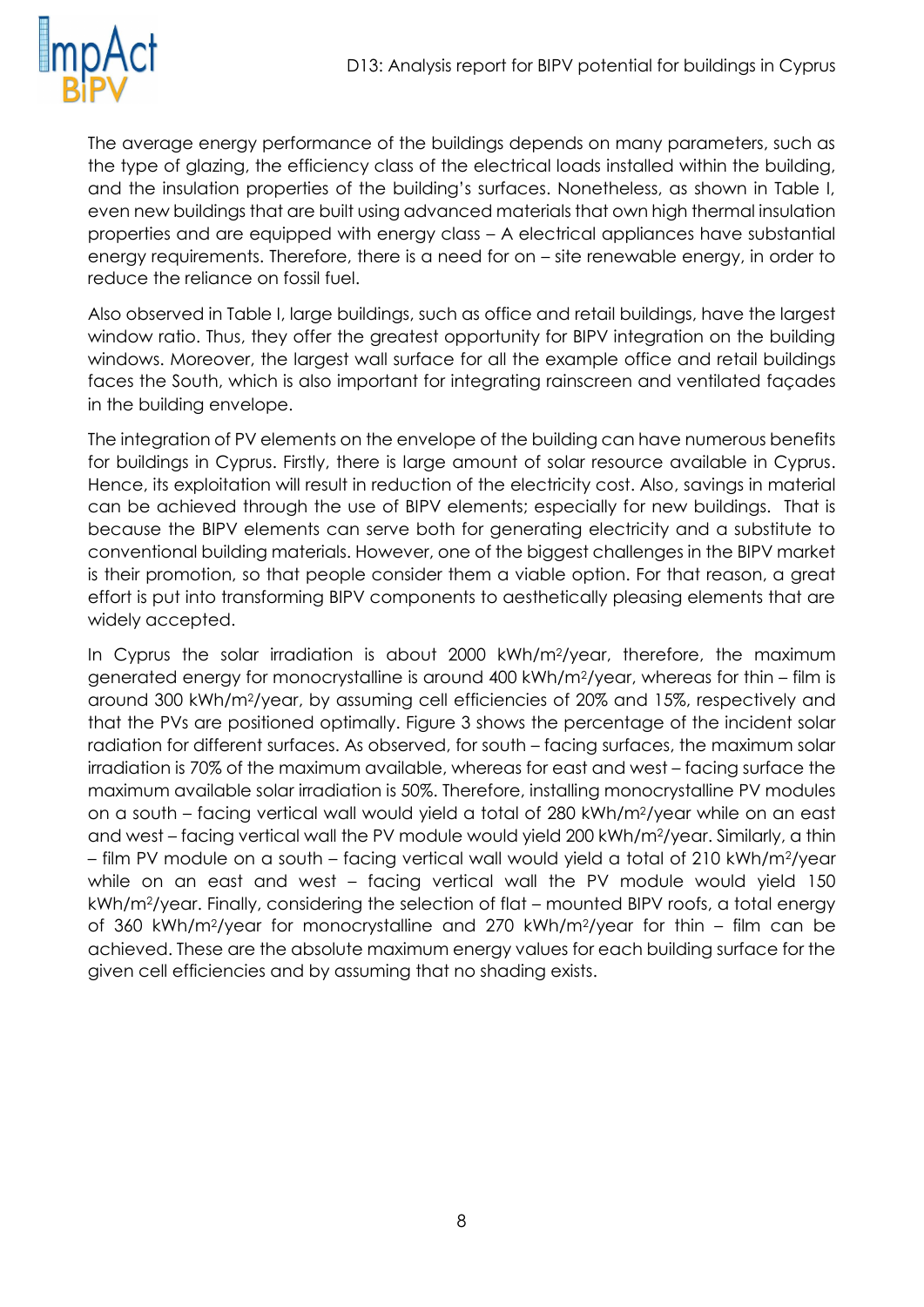![](_page_9_Picture_0.jpeg)

![](_page_9_Figure_2.jpeg)

*Figure 3: Incident solar radiation on inclined surfaces and positions.*

<span id="page-9-0"></span>The following reference buildings in Cyprus are considered for BIPV applications:

- 1. Single family house:
	- a. North facing façade: 52.9
	- b. South facing façade: 52.9
	- c. East facing façade: 56
	- d. West facing façade: 56
- 2. Office building:
	- a. North facing façade: 280.32
	- b. South facing façade: 280.32
	- c. East facing façade: 216
	- d. West facing façade: 216

Both buildings have large surface areas that can be exploited for installing BIPV elements. Thin – film rainscreen façades can be used to cover the surface walls and windows, thus covering a big portion of the energy demand of the buildings. Considering thin – film BIPV modules from OnyxSolar as an example with peak power (Wp) of the BIPV element of 57.6 Wp for non - transparent, 40 Wp for low - transparent, 34 Wp for medium – transparent, and 26 Wp for high - transparent elements [9]. Thus, considering the reference single-family house as an example, 8.5 kWp can be installed on the south, east and west façades of the building, assuming non – transparent elements will cover the walls and high – transparent elements will substitute the windows. The estimated annual PV production given the irradiance profile and weather data for Cyprus is 7658.7 kWh, which covers about 80% of the energy demand estimated by the EPBD recommendations. It is assumed that no shading is covering the PV modules, however, in a real – case scenario the façades of the building would be affected by adjacent buildings, trees etc. To further increase the PV production, BIPVs can be combined with BAPV elements installed on the roof at optimal positioning towards the sun.

Similarly, for the reference office building 37.1 kWp can be installed by assuming the same conditions as with the reference single house. Therefore, the estimated annual production is 33868 kWh, which only covers about 50% of the office building energy requirements of 60kWh produced by renewable energy sources per m<sup>2</sup> . Thus, for the reference office building, other types of BAPVs, such as roof – mounted PVs, or BIPVs, such as a PV skylight, should be utilised in order to cover its energy demand requirements according to the EPBD recommendations.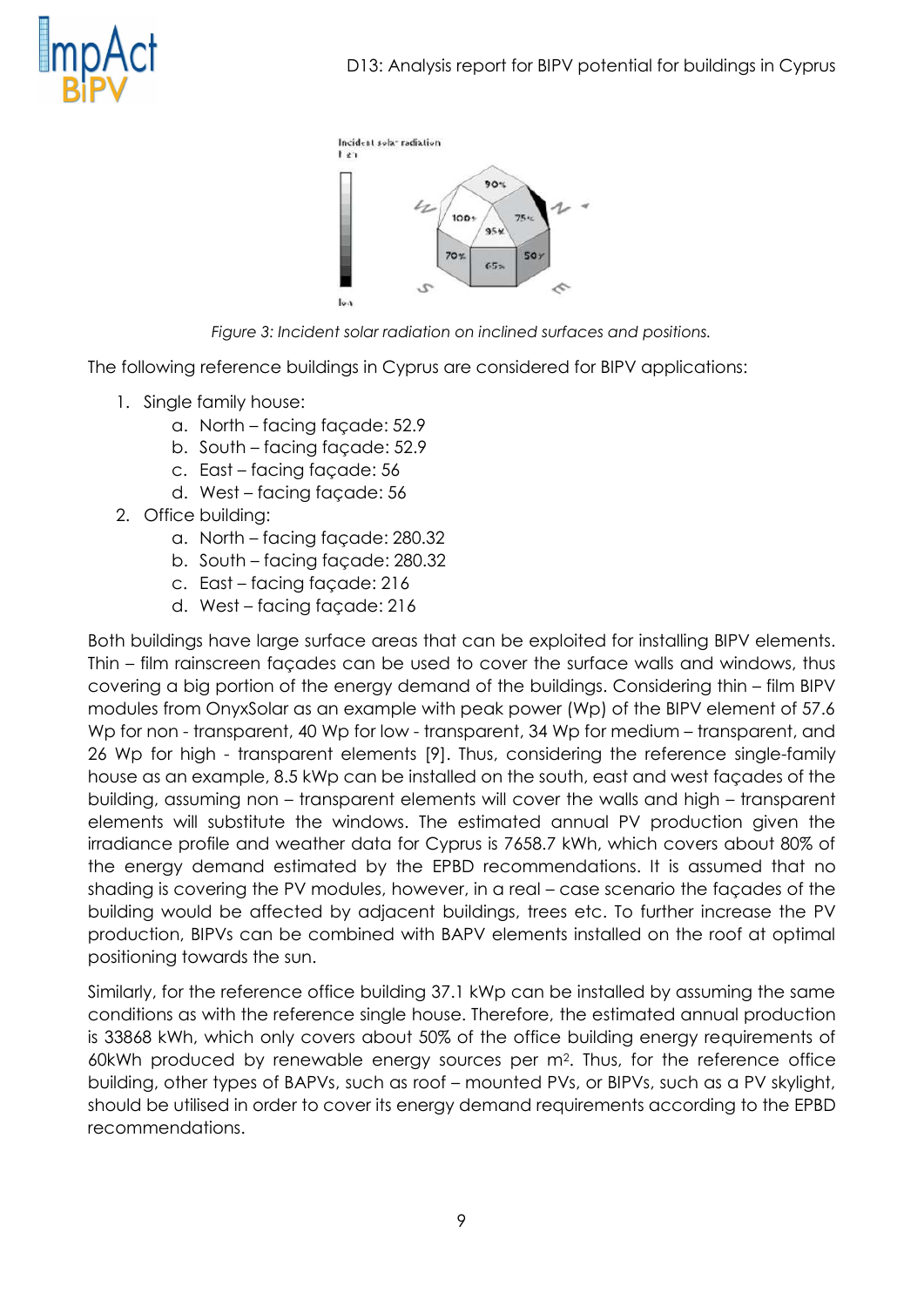![](_page_10_Picture_1.jpeg)

As shown, buildings in Cyprus can benefit from BIPV applications, as a large portion of their energy demand can be covered by exploiting their façades. Thus, large surface areas that were not utilised earlier, can be used to help in covering the buildings' energy demand and therefore, fulfil their requirements towards NZEBs. Both the single-family house and office reference buildings can fulfil the NZEB requirements with respect to the 25% of energy demand covered from renewable energy sources through BIPV installation, however, additional modules are required to fulfil the EPBD recommendations.

# <span id="page-10-0"></span>**4. Performance of BIPV systems**

The PV system can be classified in two types, depending on its mounting structure; BAPVs and BIPVs, as shown in [Figure 4](#page-10-1) [10]. While the former has several advantages over the latter, such as easy installation on building rooftops, optimal positioning towards sun (both azimuth and elevation angles), BIPV is an alternative technology with many benefits as well. As mentioned earlier, the most important advantage of BIPV elements is their use as a photovoltaic and a building element; thus, increasing the available potential installation area and reducing the cost by substituting conventional building materials.

Kumar et. al. performed a comparison between roof mounted BAPVs and BIPVs for three cell technologies; namely monocrystalline silicon (C-Si), copper indium selenium (CIS) and cadmium telluride (CdTe) [10]. The different systems were evaluated and compared in terms of their annual energy production, yield factor, capacity utilisation factor, and performance ratio.

![](_page_10_Picture_6.jpeg)

*Figure 4: Example PV installations: (a) BAPV and (b) BIPV [9]*

<span id="page-10-1"></span>Yield factor is defined as the ratio of the generated power by the system to the rated installed capacity. Similarly, capacity utilisation factor is the ratio of the power generated by the system to maximum potential generation of the system, without considering factors such as radiation, ambient temperature and angle of incidence. Performance ratio on the other hand, is the ratio of the yield ratio to the available solar radiation resource.

Table II [11] shows the comparative results for the 32.7 kWp system that was analysed for different technologies under BAPV and BIPV mounting configurations. As observed, CdTe technology has better performance for both BAPV and BIPV configurations. In addition, the performance variations between the investigated cell and mounting technologies are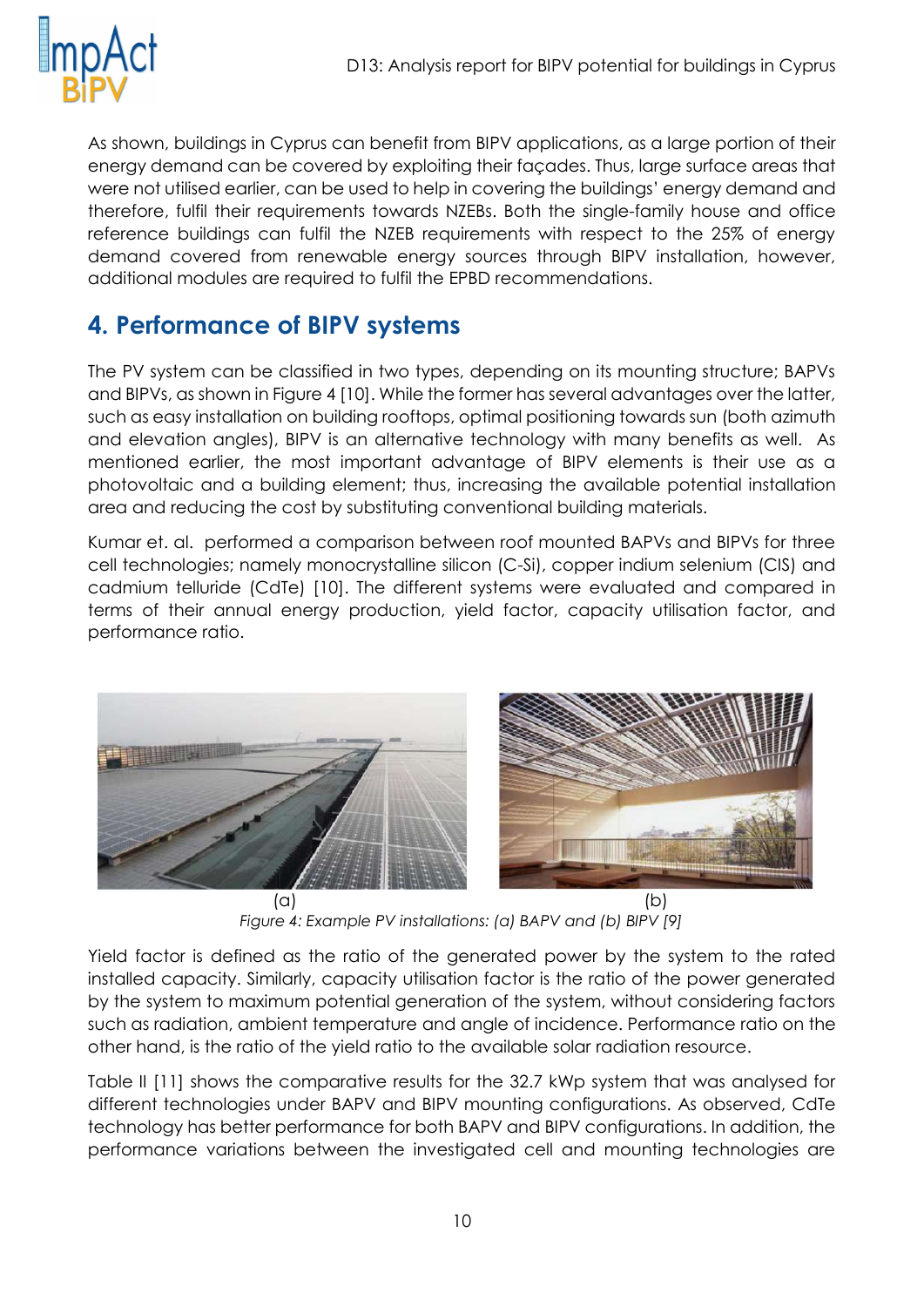![](_page_11_Picture_0.jpeg)

insignificant. Therefore, for BIPV applications the most important attributes that should be considered prior implementation are the positioning of the PV elements, as thin – film performs better compared to crystalline in shady environments, and the architectural harmony with the rest of the building.

| <b>Parameter</b>               | <b>BAPV</b> |            |        | <b>BIPV</b> |            |        |
|--------------------------------|-------------|------------|--------|-------------|------------|--------|
|                                | $C-Si$      | <b>CIS</b> | CdTe   | C-Si        | <b>CIS</b> | CdTe   |
| Annual energy production (kWh) | 45,400      | 45,000     | 46,800 | 43,700      | 44,100     | 46,100 |
| Yield factor                   | 1388,4      | 1376,1     | 1431,2 | 1336,4      | 1348,6     | 1409,8 |
| Capacity utilisation factor    | 15,84       | 15,7       | 16,33  | 15.25       | 15,39      | 16,09  |
| Performance ratio              | 75,04       | 74,38      | 77.36  | 72,23       | 72,89      | 76,2   |

#### **Table II: Analysis of BAPV and BIPV for different cell technologies [11]**

## <span id="page-11-0"></span>**5. Standards compliance**

The integration of PV elements to the building envelope should comply with standards that are relevant to the building and PV sectors [12]. Some of the standards are international; however, there are some that are only applicable depending on the installation country or region. Although there is not a BIPV specific standard for Cyprus, a list of international and EU standards that are relevant to BIPVs is presented in Table III. The EN 50583:2016 –" Photovoltaics in Buildings" standard is the most relevant to BIPVs and includes the requirements of the BIPV element as a structure material and possible mounting options. Other standards specific to building and PV elements can be applied as well. However, there is a need for development of a standard to ensure the long–term reliability of PV products as building elements.

| <b>Standard</b>    | <b>Title</b>                                                            | Component             | <b>Sector</b>        |  |
|--------------------|-------------------------------------------------------------------------|-----------------------|----------------------|--|
| EN 1279 (1-6)      | Insulated glazing units                                                 |                       |                      |  |
| <b>EN 14449 EN</b> |                                                                         |                       |                      |  |
| $ISO$ 12543 (1-6)  | Laminated glass                                                         | Glass                 |                      |  |
| $ISO$ 11485 (1-3)  | Curved glass                                                            |                       |                      |  |
| EN 13830           | Curtain wall                                                            | Curtain wall          |                      |  |
| <b>ETAG 034</b>    | Ventilated facades                                                      | Rainscreen<br>façades | Construction         |  |
| EN 13501-5         | Fire classification                                                     |                       |                      |  |
| EN 1187            | Test methods for fire exposure                                          | Roof                  |                      |  |
| EN 14963           | Roof coverings classification                                           | elements              |                      |  |
| EN 1873            | Prefabricated accessories                                               |                       |                      |  |
| EN 61215           | c-Si terrestrial PV modules - Design<br>qualification and type approval | c-Si PV               | <b>Photovoltaics</b> |  |

#### **Table III: Overview of existing standards related to BIPV**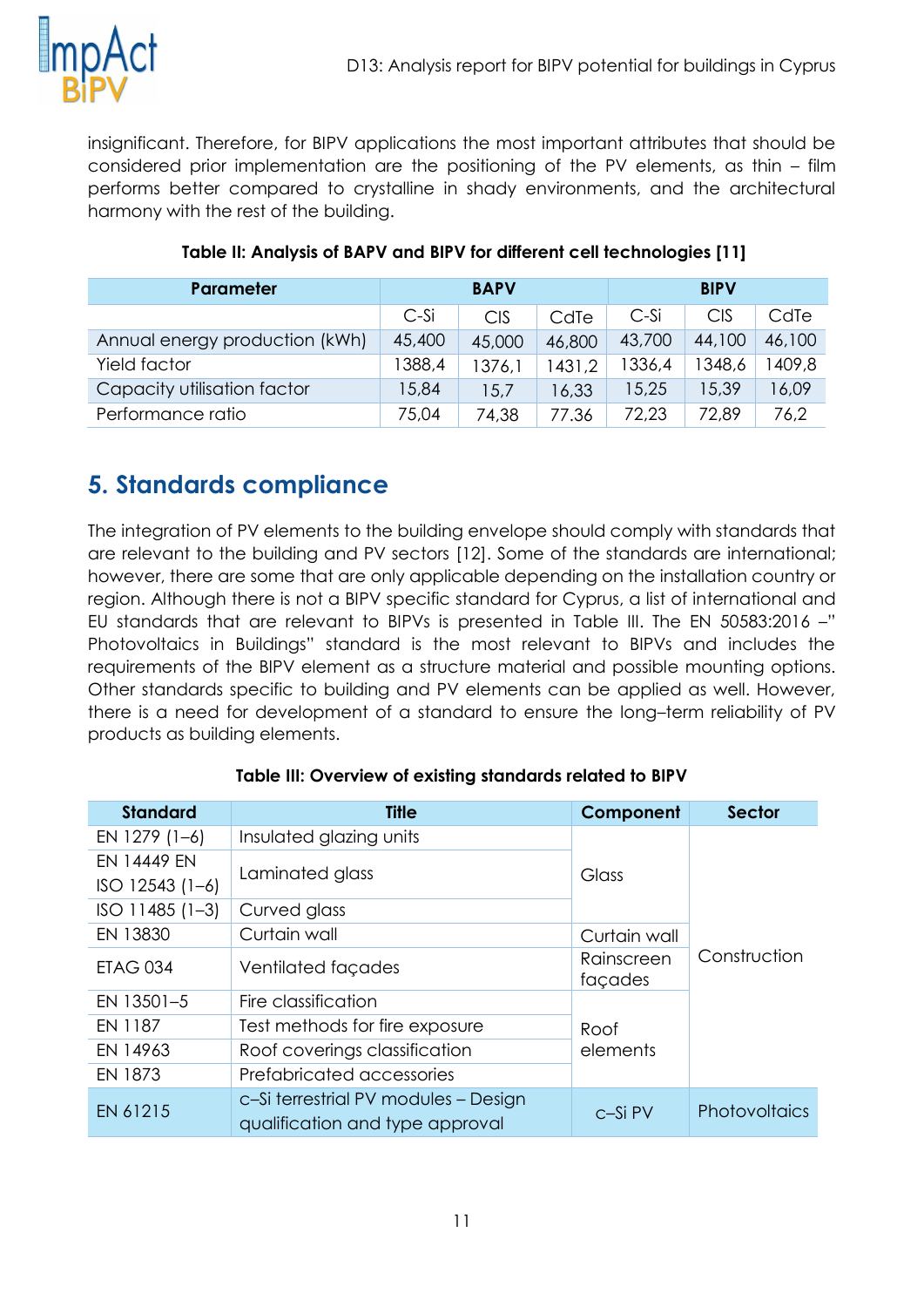![](_page_12_Picture_1.jpeg)

| IEC 61646                                                   | Thin – film terrestrial PV modules –<br>Design qualification and type<br>approval | Thin-film<br><b>PV</b> |            |  |
|-------------------------------------------------------------|-----------------------------------------------------------------------------------|------------------------|------------|--|
| EN 61730 (1-2)                                              | PV safety requirements                                                            | c-Si and               |            |  |
| EN 50583:2016<br>$(1-2)$                                    | PV in buildings: BIPV modules                                                     | thin-film<br><b>PV</b> |            |  |
| IEC 62109                                                   | Safety of power converters in PV<br>systems                                       |                        |            |  |
| EN 50438                                                    | Grid-connection requirements                                                      |                        | Power      |  |
| Test procedure for low-voltage<br>IEC 62910<br>measurements |                                                                                   | Inverter               | conversion |  |
| EN 50530                                                    | Overall efficiency of grid-connected<br>PV inverters                              |                        |            |  |

# <span id="page-12-0"></span>**6. Conclusions**

This report focused on the penetration of BIPV technologies in new and existing buildings in Cyprus. As shown, the majority of buildings in Cyprus are residential with a large portion of them being apartment blocks or multi – storey buildings. In addition, the current trend in the building sector in Cyprus favours the construction of luxury multi-storey buildings. Thus, to transform them into NZEBs all available surfaces should be utilised including rooftops, façades, balconies etc. Due to the NZEB directive towards on – site renewable energy sources and the limited available space on rooftops, the implementation of BIPVs becomes an attractive solution for new and existing multi – storey buildings. Moreover, it is also an attractive solution for single or duplex family houses that would like to combine PV modules with the architectural elements on their buildings.

### <span id="page-12-1"></span>**7. References**

[1] P. Nejat, F. Jomehzadeh, M. M. Taheri, M. Gohari, and M. Z. A. Majid, "A global review of energy consumption, CO2 emissions and policy in the residential sector (with an overview of the top ten CO2 emitting countries)," Renewable and Sustainable Energy Reviews, vol. 43, pp. 843 – 862, 2015.

[2] M. Economidou, P. Zangheri, D. Paci, Long-term strategy for mobilizing investments for renovating Cyprus national building stock, European Commission 2017.

[3] D. D'Agostino, P. Zangheri, D. Paci, Transition towards NZEBs in Cyprus, European

Commission 2017.

[4] 2nd National plan for increasing the number of nearly zero-energy buildings, Cyprus, 2017.

[5] T. Mesimeris et. al, Cyprus' Draft Integrated National Energy and Climate Plan for the period 2021-2030, European Commission 2019.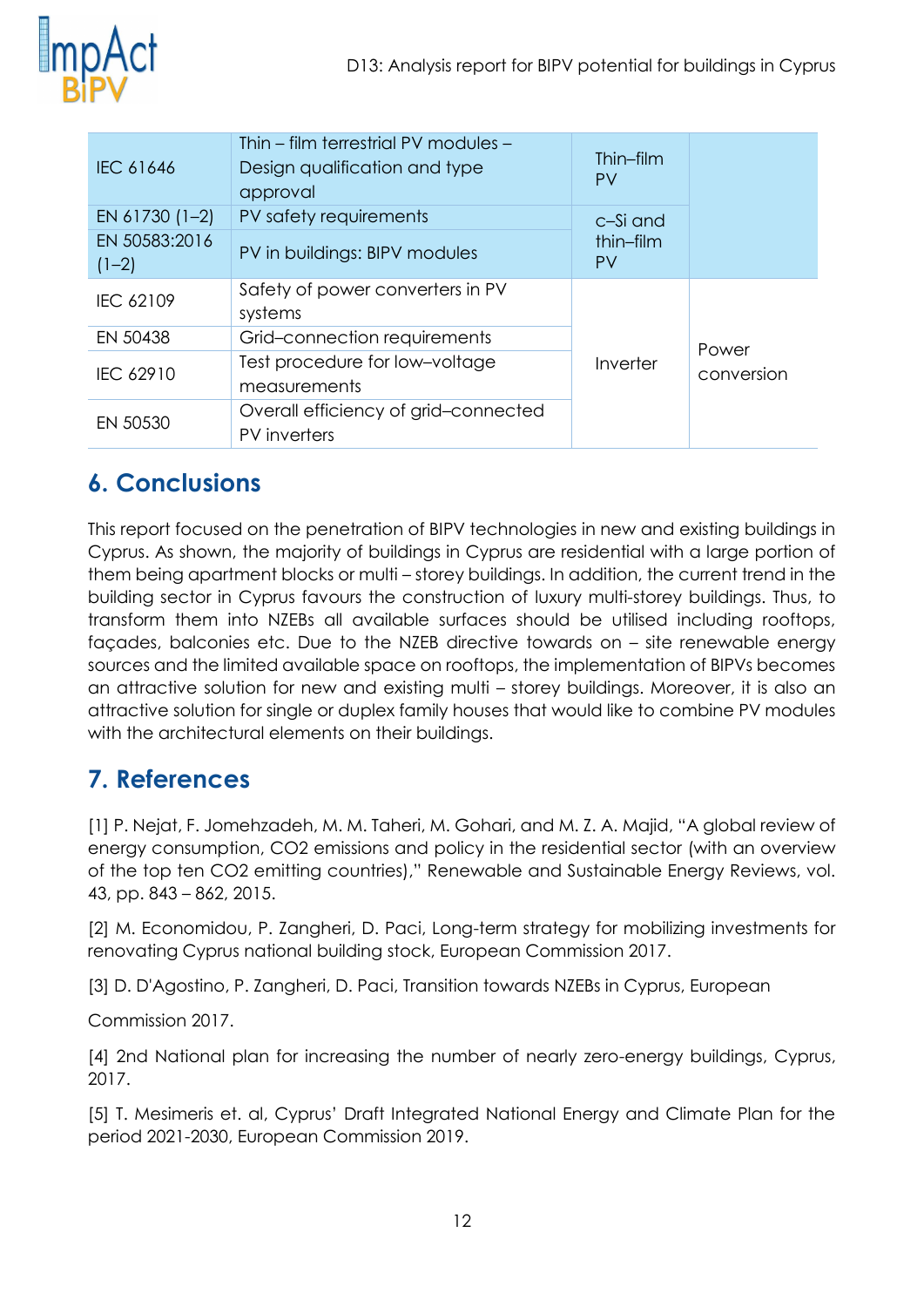![](_page_13_Picture_1.jpeg)

[6] Martín-Chivelet N, Gutiérrez J, Alonso-Abella M, Chenlo F, Cuenca J. Building retrofit with photovoltaics: Construction and performance of a BIPV ventilated façade. Energies. 2018 Jul;11(7):1719.

[7] Deloitte, Cyprus Real Estate Market Outlook Real Estate Advisory Services June 2016

[8] Calculation for Setting the Minimum Energy Performance Requirements at Cost Optimal Levels According to Article 5 of the Directive 2010/31/EE for the Energy Performance of Buildings (recast), April 2013.

[9] "Onyx Solar," https://www.onyxsolar.com/, accessed: 2019-08-30.

[10] Peng, C., Huang, Y., & Wu, Z. (2011). Building-integrated photovoltaics (BIPV) in architectural design in China. Energy and Buildings, 43(12), 3592-3598.

[11] Kumar, N. M., Sudhakar, K., & Samykano, M. (2019). Performance comparison of BAPV and BIPV systems with c-Si, CIS and CdTe photovoltaic technologies under tropical weather conditions. Case Studies in Thermal Engineering, 13, 100374.

[12] Alim, M. A., Tao, Z., Hassan, M. K., Rahman, A., Wang, B., Zhang, C., & Samali, B. (2019). Is it time to embrace building integrated Photovoltaics? A review with particular focus on Australia. Solar Energy, 188, 1118-1133.